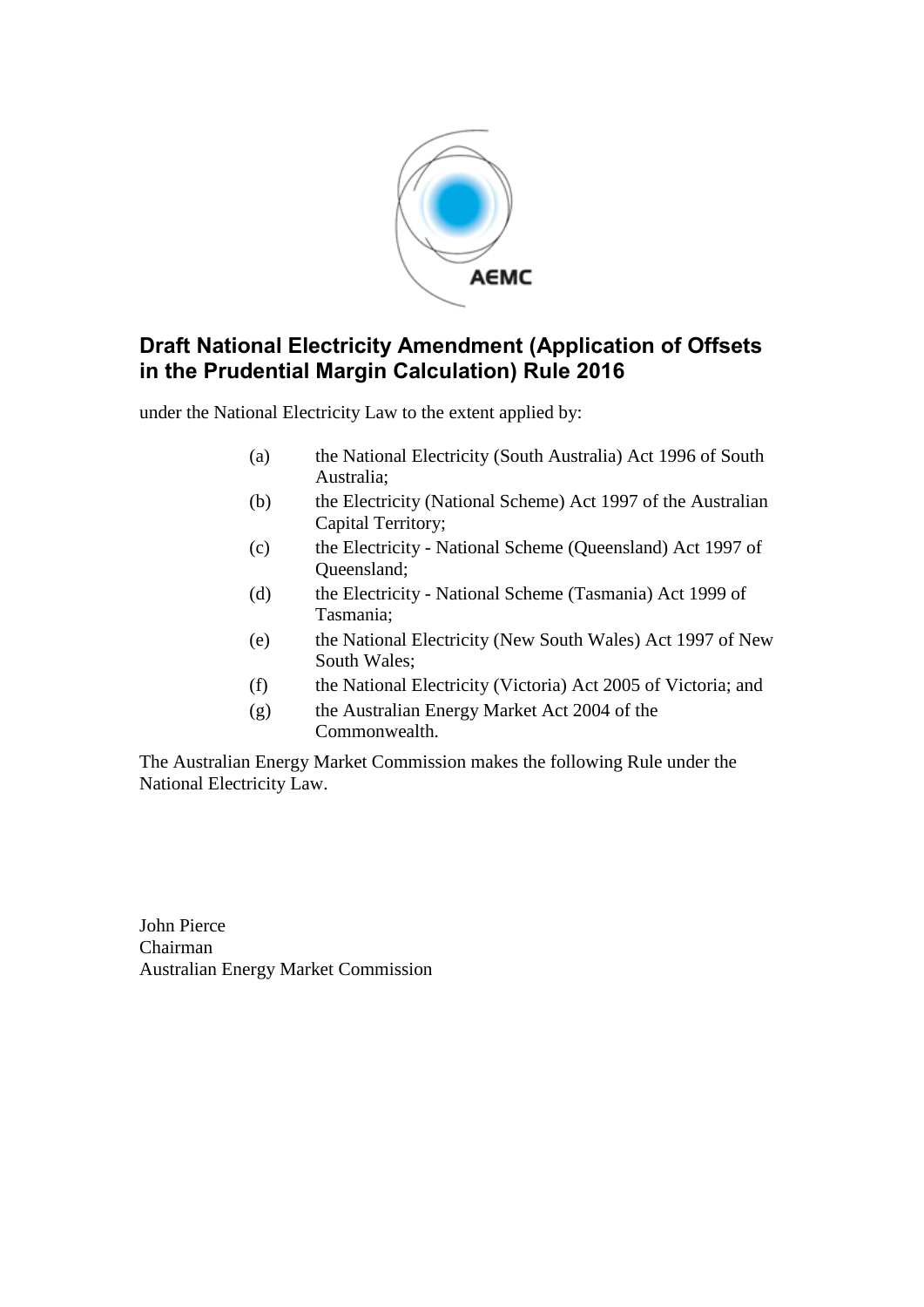#### **Draft National Electricity Amendment (Application of Offsets in the Prudential Margin Calculation) Rule 2016**

#### **1 Title of Rule**

This Rule is the *Draft National Electricity Amendment (Application of Offsets in the Prudential Margin Calculation) Rule 2016*.

#### **2 Commencement**

Schedule 1 of this Rule commences operation on 1 December 2017.

Schedule 2 of this Rule commences operation on [COMMENCEMENT\_DATE].

# <span id="page-1-0"></span>**3 Amendment of the National Electricity Rules**

The National Electricity Rules are amended as set out in [Schedule 1.](#page-2-0)

# **4 Savings and Transitional Amendments to the National Electricity Rules**

The National Electricity Rules are amended as set out in Schedule 2.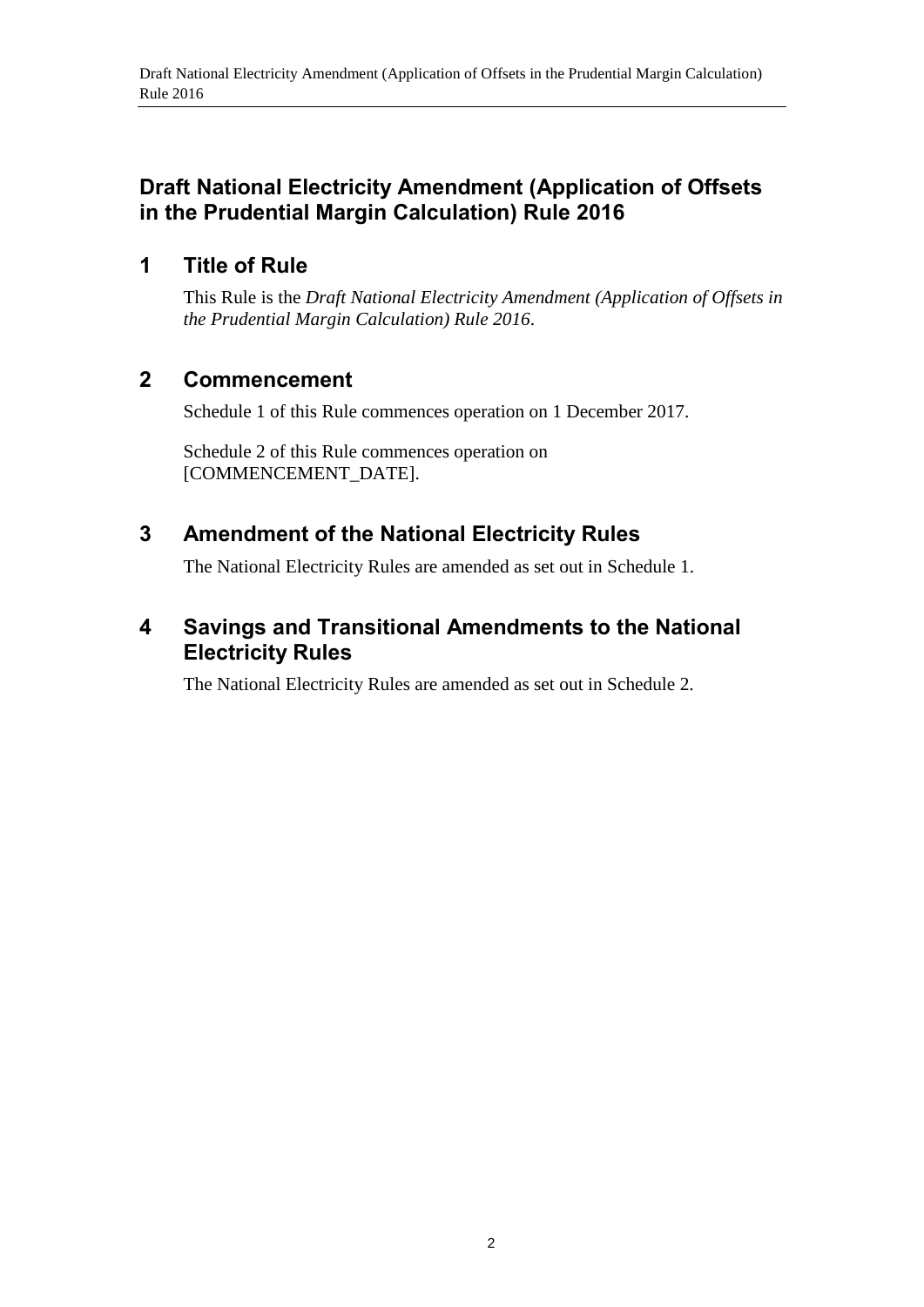Draft National Electricity Amendment (Application of Offsets in the Prudential Margin Calculation) Rule 2016

#### <span id="page-2-0"></span>**Schedule 1 Amendment to the National Electricity Rules**

[\(Clause 3\)](#page-1-0)

# **[1] Clause 3.3.8 Credit limit procedures and prudential settings**

In clause 3.3.8(d), omit "Subject to paragraph (e), in" and substitute "In".

# **[2] Clause 3.3.8 Credit limit procedures and prudential settings**

Omit clause 3.3.8(e) and substitute:

(e) **[Deleted]**

# **[3] Clause 3.3.8 Credit limit procedures and prudential settings**

After clause 3.3.8(k), insert:

(k1) The prudential margin for a *Market Participant* must not be a negative amount.